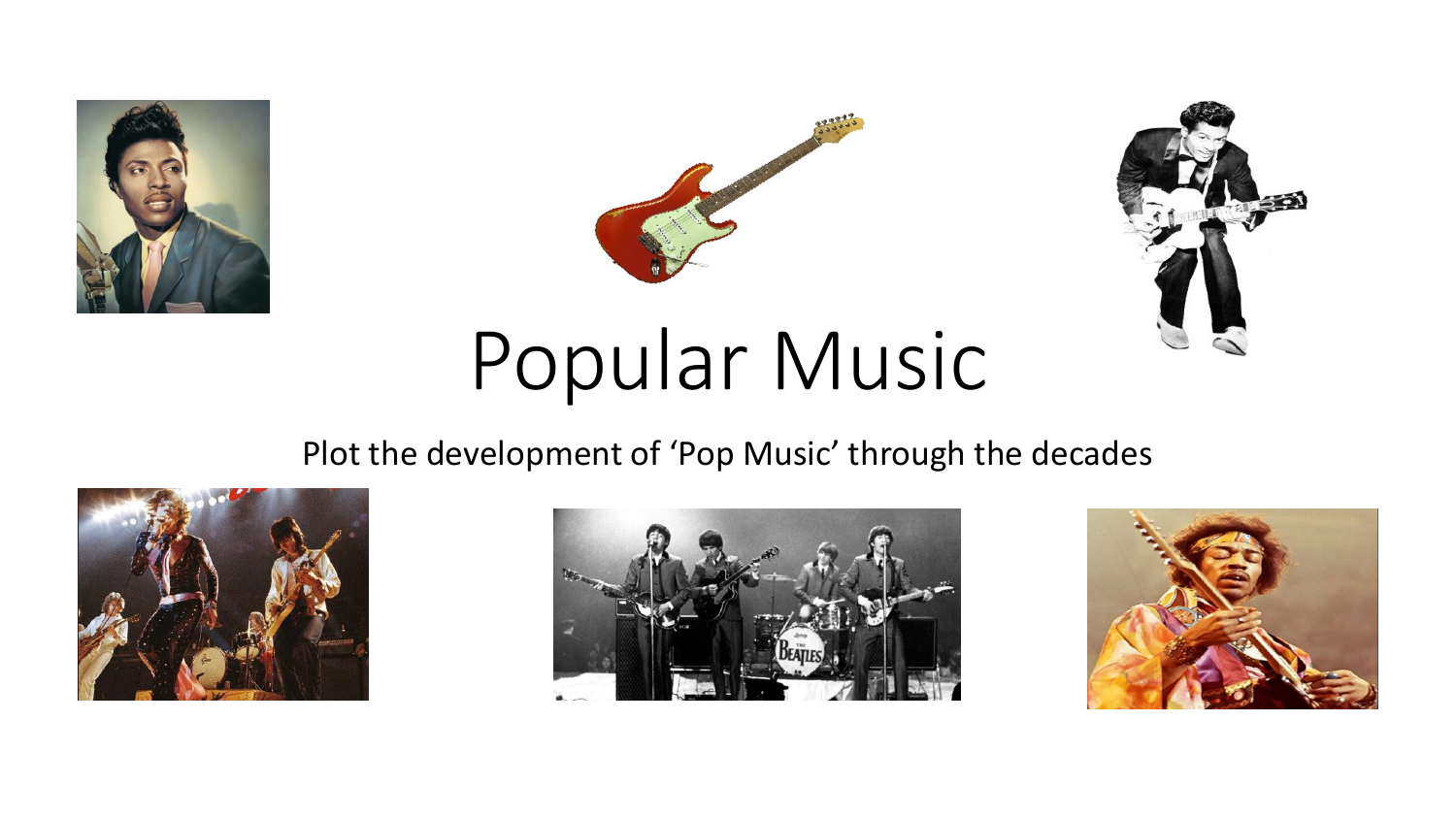## Hi Year 8s – I hope you are all well and working hard.

In this booklet, you will learn about how popular music developed in the UK after the development of *Rock 'n' Roll* in the USA.

Use the links to listen to the music. If the You Tube links don't load, try typing in the name of the track and the artist, or copy the URL into the search field.

Overall, use the booklet as a research guide. Listen to your own choice of tracks by these artists and do your own research about them.

There is a guide to this with work to submit on the last page of the booklet. *Enjoy!*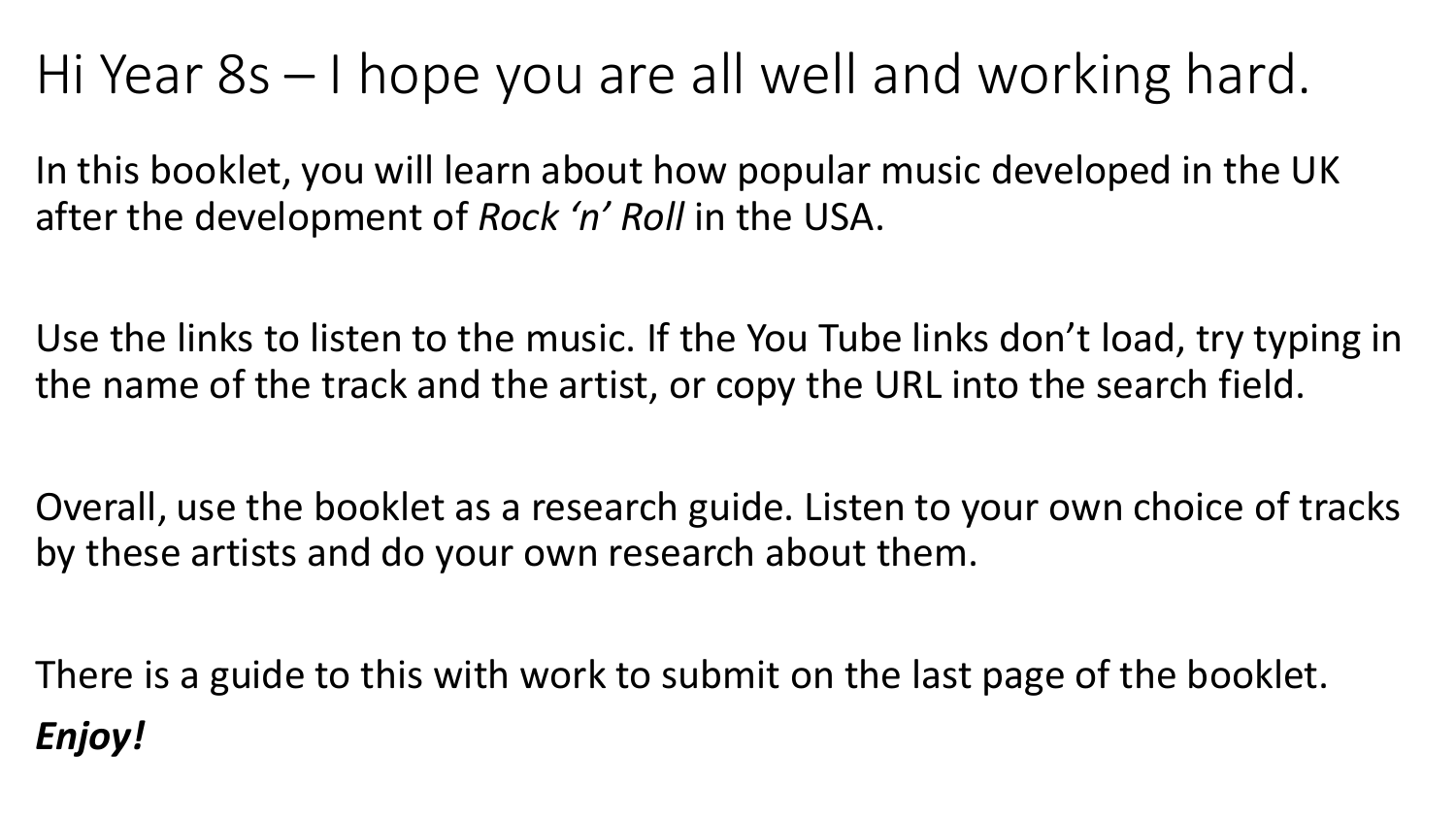### 1950s – Rock 'n' Roll and the Electric Guitar

Two of the most influential changes in popular music happened in the 1950s. Rock 'n' Roll developed in the USA and was a lively mix of Jump Blues, Jazz, Rhythm & Blues and Boogie Woogie piano-style music.

Most Rock 'n' Roll bands used drums, double bass and guitars with saxophones commonly being the lead instrument. This changed as the 'electric guitar' (developed during the 1930s to the 1950s) became more prominent.

[Listen and Compare]

#### **Listen to Little Richard singing** *Long Tall Sally* **using this link.**

<https://www.youtube.com/watch?v=jqxNSvFMkag> (Notice the saxophone taking the main lead.)

Compare this to *Johnny B Goode* by Chuck Berry (live 1958)

See how the guitar has replaced the saxophone(s) as the main instrument

giving a raw edge to the music.

[https://video.search.yahoo.com/search/video?fr=mcafee&p=chuck+berry+early+live+performances#id](https://video.search.yahoo.com/search/video?fr=mcafee&p=chuck+berry+early+live+performances#id=10&vid=92b9fdbb56ef0d37085f4b33499cc551&action=view) =10&vid=92b9fdbb56ef0d37085f4b33499cc551&action=view

*Continued over…*



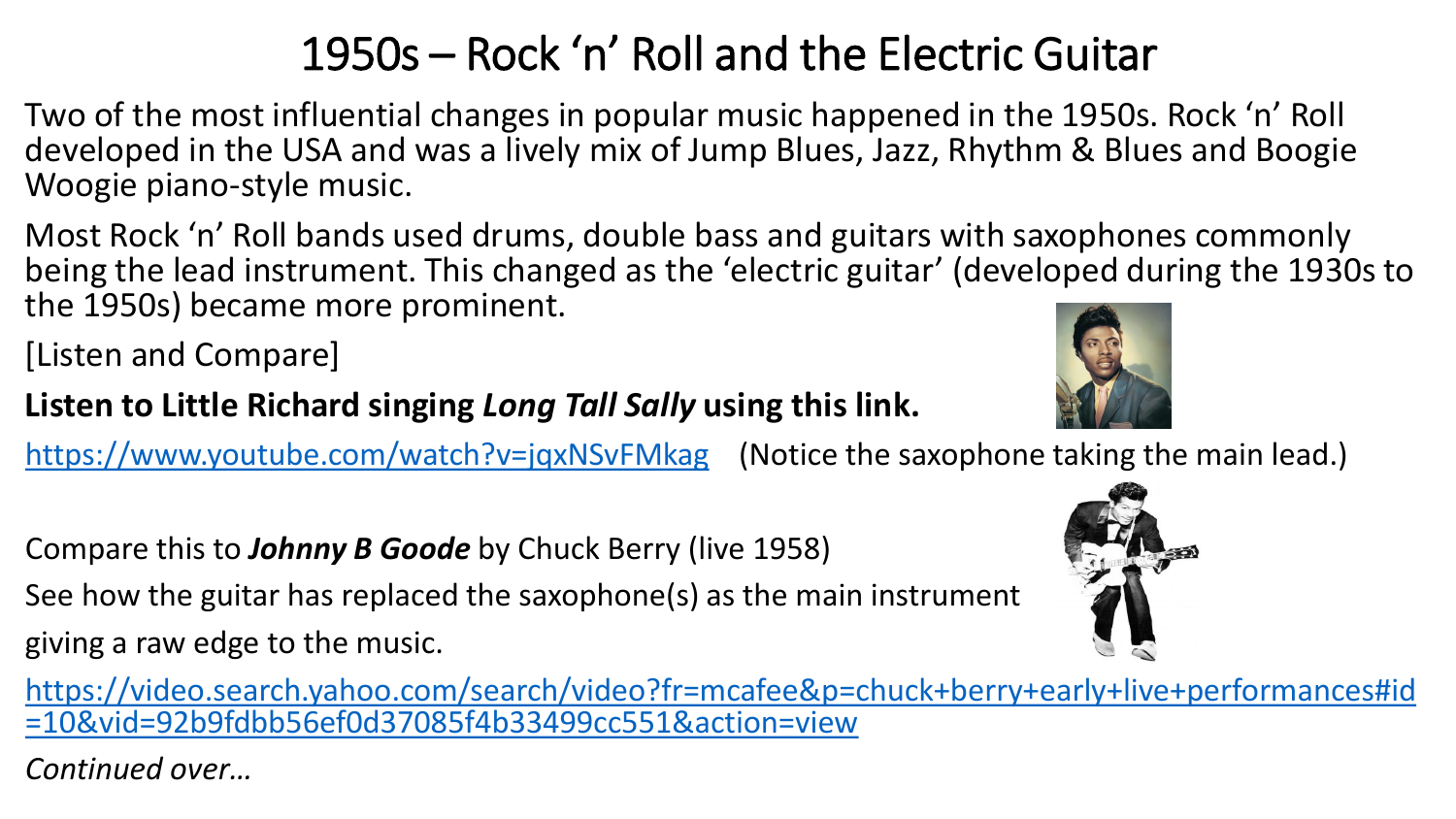… the development of the Electric Guitar

Musical changes, and the development of new instruments and technology, have always gone hand in hand.

The development of the solid body electric guitars made by Leo Fender during the 1950s were key to the sound of popular music and how it was performed.



These iconic designs by Fender, are still some of the most popular guitars used by musicians across the world. Along with other makes such as Gibson, Hofner and Rickenbacker they changed the way popular music sounded and led to an explosion of pop and rock music in the UK.

**Task 1:** Research and write a brief account about Leo Fender's early development of the solid body guitar. Or, research one of the other makes of guitar mentioned above.

**Hint:** There will be a lot to read and though this is interesting, try to find the key facts.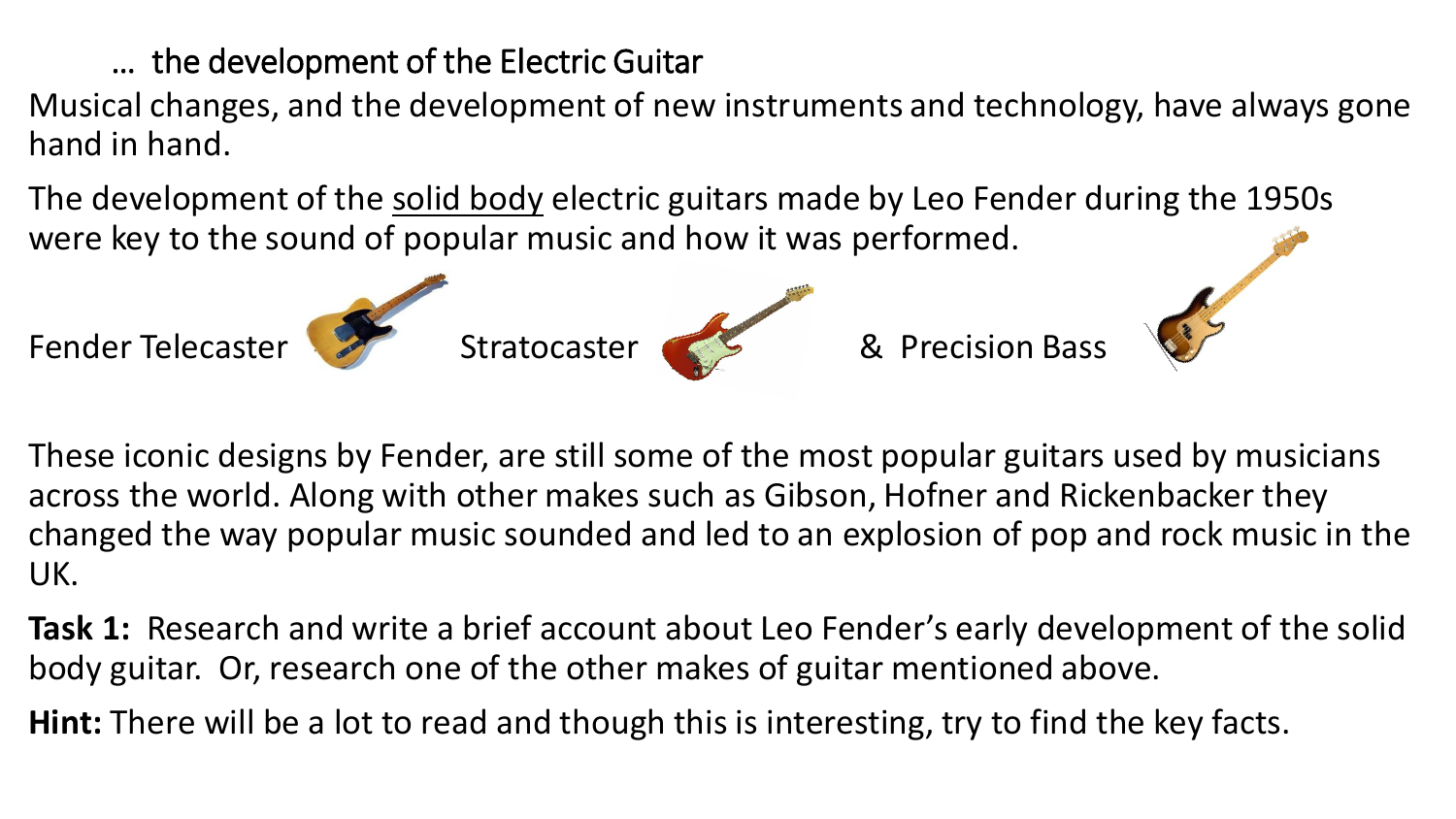#### Pop & Rock Music

1960s: In England, the Beatles along with dozens of other bands were inspired by the hard, raw sound of the music coming from the USA. The Beatles remain the most successful (and perhaps most popular) band of all time. From 1962 to 1970, the Beatles had 27 No.1 singles.

**Listen to some of their great songs featuring guitarist,** 

**George Harrison and the great vocal harmonies of** 

**John Lennon & Paul McCartney:**

*I Feel Fine* – No.1 in December 1964



[https://video.search.yahoo.com/search/video?fr=mcafee&p=i+feel+fine+beatles+youtube#id=1&vid=](https://video.search.yahoo.com/search/video?fr=mcafee&p=i+feel+fine+beatles+youtube#id=1&vid=00f59b8a6a5699d1614741a67dd747e4&action=click) 00f59b8a6a5699d1614741a67dd747e4&action=click

*Ticket to Ride* – No.1 in April 1965

[https://video.search.yahoo.com/search/video?fr=mcafee&p=ticket+to+ride+youtube#id=1&vid=b7d0](https://video.search.yahoo.com/search/video?fr=mcafee&p=ticket+to+ride+youtube#id=1&vid=b7d01269e402643b1fb834fb40ab185b&action=click) 1269e402643b1fb834fb40ab185b&action=click

Paperback Writer – No.1 in June 1966

[https://video.search.yahoo.com/search/video?fr=mcafee&p=paperback+writer+youtube#id=1&vid=d](https://video.search.yahoo.com/search/video?fr=mcafee&p=paperback+writer+youtube#id=1&vid=d0c26b41a20025c8aabd533f8c2096ef&action=view) 0c26b41a20025c8aabd533f8c2096ef&action=view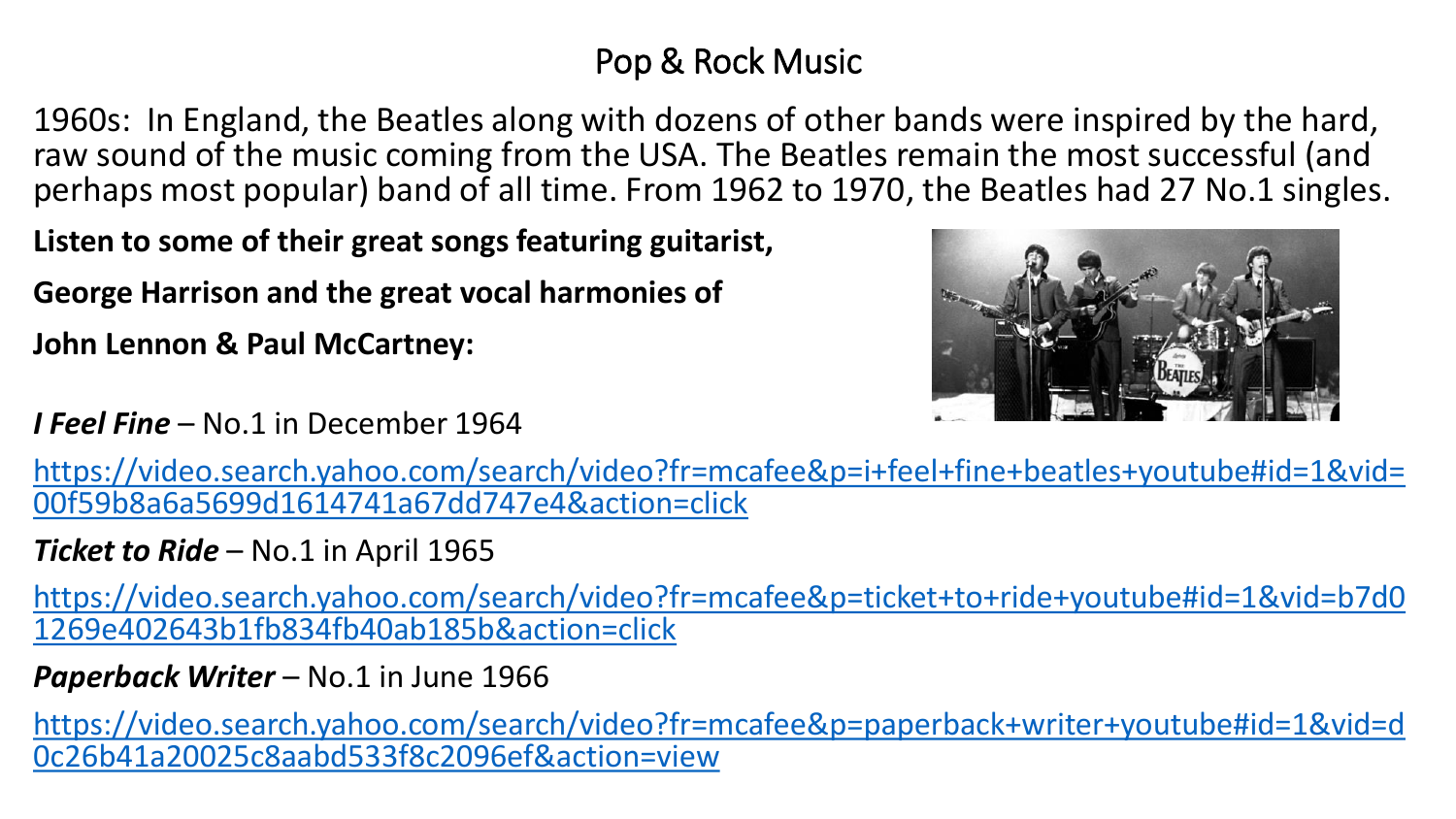

#### *Emergence of Rock Music*



During the 1960s dozens of bands were formed playing quite light-hearted pop music, love songs and ballads. In 1962, a new band formed in London called The Rolling Stones. With their roots in *Blues* and *Rock 'n' Roll,* their music had a harder edge to it. They were seen as a more 'rebellious' outfit and along with Jimi Hendrix, led to the emergence of the British rock band scene.

**Research & Listen**: Find the original versions of *The Last Time*, *Jumpin Jack Flash* and *Satisfaction* – some of the Stones early hits. Try to find the original recordings of the vinyl singles played on the dark **Blue** DECCA record label… *turn it UP!!*

**Watch & Listen:** Jimi Hendrix playing *Purple Haze* live. Notice the music is very raw and his guitar style unique at the time. Nobody played guitar like that. Hendrix was a pioneer for a new style of heavy rock music that would emerge in the UK at the end of the 1960s.